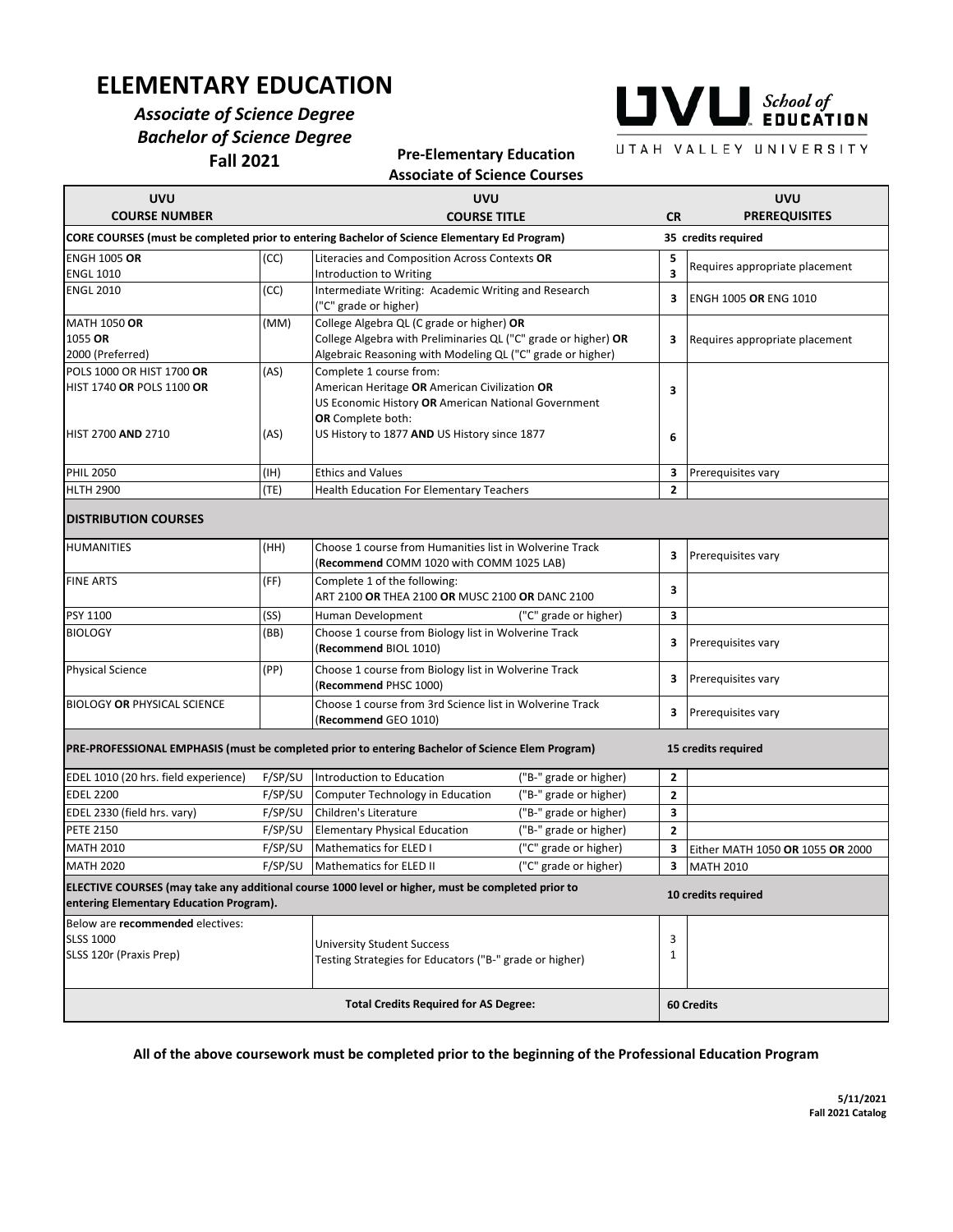## **PROFESSIONAL EDUCATION PROGRAM**

| <b>Professional Application</b><br>Deadlines for admission | Applications Open online at<br>https://www.uvu.edu/educatio<br>n/elementary/prospective-<br>students.thml | <b>Application Due</b> |
|------------------------------------------------------------|-----------------------------------------------------------------------------------------------------------|------------------------|
| l Fall Semester                                            | January                                                                                                   | March 1st              |
| <b>Spring Semester</b>                                     | August                                                                                                    | lOctober 1st           |

#### **Matriculation Requirements (see page 3 for program admission facts):**

1. **Application for Admission** to the Elementary Teacher Education Program

2. **Praxis Test 5001** - Elementary Education: Multiple Subjects (Recommend taking 4 months or more prior to app. deadline)

3. **GPA 3.0 or higher** (by application deadline)

4. **LiveScan Background Check**

5. **Associate of Science/Arts Degree in Pre-Elementary Education or equivalent.**

#### **Elementary Education**

#### **Bachelor of Science Courses**

| <b>COURSE</b>    | <b>COURSE TITLE</b>                        | <b>CR</b>      | <b>COURSE</b>    | <b>COURSE TITLE</b>                                             | <b>CR</b>      |
|------------------|--------------------------------------------|----------------|------------------|-----------------------------------------------------------------|----------------|
|                  |                                            |                |                  |                                                                 |                |
|                  | LEVEL I - 17 Credits                       |                |                  | LEVEL II - 15 Credits                                           |                |
| <b>EDEL 3000</b> | <b>Educational Psychology</b>              | 3              | <b>EDEL 3100</b> | Kindergarten Classroom                                          | $\overline{2}$ |
| <b>EDSP 340G</b> | <b>Exceptional Students</b>                | $\overline{2}$ | EDEL 330G        | <b>Multicultural Education</b>                                  | 3              |
| <b>EDEL 325G</b> | Equitable Technology Integration           | $\overline{2}$ | <b>EDEL 4210</b> | Classroom Management II                                         |                |
| <b>EDEL 3350</b> | Curriculum Design and Assessment           | 3              | <b>EDEL 4400</b> | Literacy Methods I                                              | 3              |
| <b>EDEL 4200</b> | Classroom Management I                     |                | <b>EDEL 4420</b> | Language Arts Methods                                           | 3              |
| <b>EDEL 4530</b> | <b>Elementary Social Studies Methods</b>   | 3              | <b>EDEL 4510</b> | <b>Elementary Math Methods I</b>                                | 3              |
| <b>EDEL 4540</b> | <b>Elementary Creative Arts Methods</b>    | 3              |                  |                                                                 |                |
|                  | LEVEL III - 15 Credits                     |                |                  | LEVEL IV - 13 Credits                                           |                |
| <b>EDEL 4230</b> | Classroom Management III                   | 1              | <b>EDEL 4240</b> | <b>Classroom Management IV</b>                                  | 1              |
| <b>EDEL 4410</b> | Elementary Lit. Instruction & Assess. (WE) | 3              | <b>EDEL 4980</b> | <b>Teacher Education Capstone Seminar</b>                       |                |
| <b>EDEL 443G</b> | Teaching English as a Second Language      | 3              | <b>EDEL 4880</b> | Student Teaching, Grades K-6                                    | 9              |
| <b>EDEL 4550</b> | <b>Elementary Math Methods II</b>          | 3              | <b>EDEL 4900</b> | <b>Teacher Performance Assessment</b>                           | $\overline{2}$ |
| <b>EDEL 4620</b> | Differentiation for Special Populations    | 2              |                  |                                                                 |                |
|                  |                                            |                |                  | Total Credits Required for AS Degree:                           | 60             |
|                  |                                            |                |                  | Total Credits Required for Upper Division Elementary Education: | 60             |
|                  |                                            |                |                  | Total Credits Required for Bachelor Degree:                     | 120            |

Upon successful completion of the program, you will be eligible for a *Utah Educator Teaching License grades K-6*

#### **UVU Elementary Advisors: FOR APPOINTMENTS PLEASE CALL 801-863-8478 or use links below:**

**Sheila Jacklin Cannon** sheila.jacklin@uvu.edu

https://appointments.uvu.edu/sheilajacklin1

**Because of curriculum changes made by the college, please make sure you meet with an academic advisor each semester. We reserve the right to make changes without prior notice.**